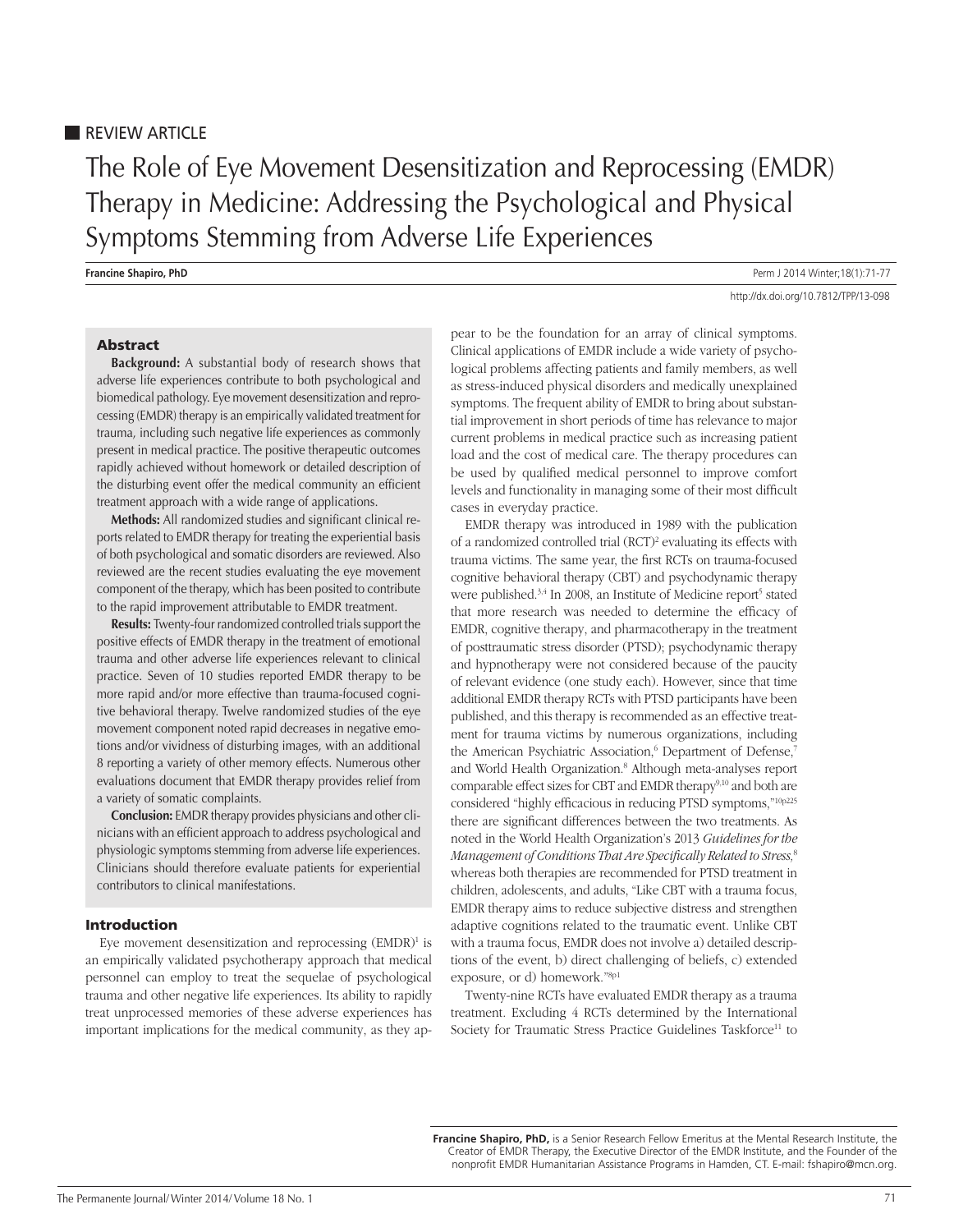have provided insufficient treatment doses, fidelity, or both, the remaining 25 studies have created a strong knowledge base. Twenty-four RCTs support the use of EMDR therapy with a wide range of trauma populations (see meta-analyses cited above for a comprehensive listing of most studies and critiques). Seven of 10 RCTs have indicated that EMDR therapy is more rapid or otherwise superior to CBT,12-19 and only 1 has reported superior effects for CBT on some measures.20 The latter is likewise the only RCT (of 25) to report a control condition superior to EMDR. Whereas the EMDR therapy involved only 8 standard sessions and no homework, the CBT treatment was vastly more complex and entailed 4 sessions of imaginal exposure (describing the trauma) and 4 sessions of therapist-assisted in vivo exposure (physically going to a disturbing location) plus approximately 50 hours of combined imaginal exposure and in vivo exposure homework. The EMDR therapy condition involved only 8 standard sessions and no homework. Of particular note with respect to general clinical practice is a study conducted at Kaiser Permanente<sup>21,22</sup> that reported that 100% of single-trauma victims and 77% of multiple-trauma victims no longer had PTSD after a mean of six 50-minute EMDR therapy sessions, demonstrating a large and significant pretreatment versus posttreatment effect size (Cohen's  $\delta$  = 1.74). This is consistent with 2 other RCTs that found that 84% to 90% of single-trauma victims no longer had PTSD after three 90-minute EMDR sessions.23-25 Most recently, a study funded by the National Institute of Mental Health evaluated the effects of 8 sessions of EMDR therapy compared to 8 weeks of treatment with fluoxetine.<sup>26</sup> EMDR was superior for the amelioration of both PTSD symptoms and depression. Upon termination of therapy, the EMDR group continued to improve, whereas the fluoxetine

participants who had reported as asymptomatic at posttest again became symptomatic. At follow-up, 91% of the EMDR group no longer had PTSD, compared with 72% in the fluoxetine group.

EMDR therapy is an eight-phase treatment approach composed of standardized protocols and procedures. The eight phases and three-pronged protocol facilitate a comprehensive evaluation of the clinical picture, client preparation, and processing of a) past events that set the foundation for pathology, b) current disturbing situations, and c) future challenges (Table 1).<sup>27</sup>

One of the components used during the reprocessing phases is composed of dual attention stimuli in the form of bilateral eye movements, taps, or tones. The eye movements have been the subject of great scrutiny and were called into question a decade ago by a meta-analysis<sup>28</sup> of studies evaluating treatment effects with and without this component. However, guidelines published by the International Society for Traumatic Stress Studies<sup>11</sup> indicated that no conclusions were possible because the studies evaluated in the meta-analyses were fatally flawed owing to the use of inappropriate populations, insufficient treatment doses, and lack of power. In contrast, since that time, 20 RCTs have indicated positive effects of the eye movement component. Twelve RCTs demonstrate an immediate decrease in arousal, negative emotions, and/or imagery vividness, $29,30$ and the remainder report additional memory effects, including increased attentional flexibility,<sup>31</sup> memory retrieval,<sup>32</sup> and recognition of true information.<sup>33</sup> A recent meta-analysis<sup>34</sup> has reported that significant outcomes are evident in both clinical studies, with a moderate effect size (Cohen's  $\delta$  = 0.41), and laboratory experiments, with a large effect size (Cohen's  $\delta$  = 0.74). Three dominant hypotheses regarding proposed mechanisms of action

| Table 1. Overview of eight-phase eye movement desensitization and reprocessing (EMDR) therapy treatment <sup>27</sup> |                                                                                                              |                                                                                                                                                                              |
|-----------------------------------------------------------------------------------------------------------------------|--------------------------------------------------------------------------------------------------------------|------------------------------------------------------------------------------------------------------------------------------------------------------------------------------|
| Phase                                                                                                                 | Purpose                                                                                                      | <b>Procedures</b>                                                                                                                                                            |
| History taking                                                                                                        | Obtain background information                                                                                | Standard history-taking questionnaires and diagnostic psychometrics                                                                                                          |
|                                                                                                                       | Identify suitability for EMDR treatment                                                                      | Review of selection criteria                                                                                                                                                 |
|                                                                                                                       | Identify processing targets from events in client's life<br>according to standardized three-pronged protocol | Questions and techniques to identify 1) past events that have laid the<br>groundwork for the pathology, 2) current triggers, and 3) future needs                             |
| Preparation                                                                                                           | Prepare appropriate clients for EMDR processing<br>of targets                                                | Education regarding the symptom picture                                                                                                                                      |
|                                                                                                                       |                                                                                                              | Metaphors and techniques that foster stabilization and a sense of<br>personal control                                                                                        |
| Assessment                                                                                                            | Access the target for EMDR processing by stimulating<br>primary aspects of the memory                        | Elicit the image, negative belief currently held, desired positive belief,<br>current emotion, and physical sensation and baseline measures                                  |
| Desensitization                                                                                                       | Process experiences toward an adaptive resolution<br>(no distress)                                           | Standardized protocols incorporating eye movements (taps or tones)<br>that allow the spontaneous emergence of insights, emotions, physical<br>sensations, and other memories |
| Installation                                                                                                          | Increase connections to positive cognitive networks                                                          | Enhance the validity of the desired positive belief and fully integrate<br>the positive effects within the memory network                                                    |
| Body Scan                                                                                                             | Complete processing of any residual disturbance<br>associated with the target                                | Concentration on and processing of any residual physical sensations                                                                                                          |
| Closure                                                                                                               | Ensure client stability at the completion of an EMDR<br>session and between sessions                         | Use of guided imagery or self-control techniques if needed                                                                                                                   |
|                                                                                                                       |                                                                                                              | Briefing regarding expectations and behavioral reports between<br>sessions                                                                                                   |
| Reassessment                                                                                                          | Ensure maintenance of therapeutic outcomes and<br>stability of client                                        | Evaluation of treatment effects                                                                                                                                              |
|                                                                                                                       |                                                                                                              | Evaluation of integration within larger social system                                                                                                                        |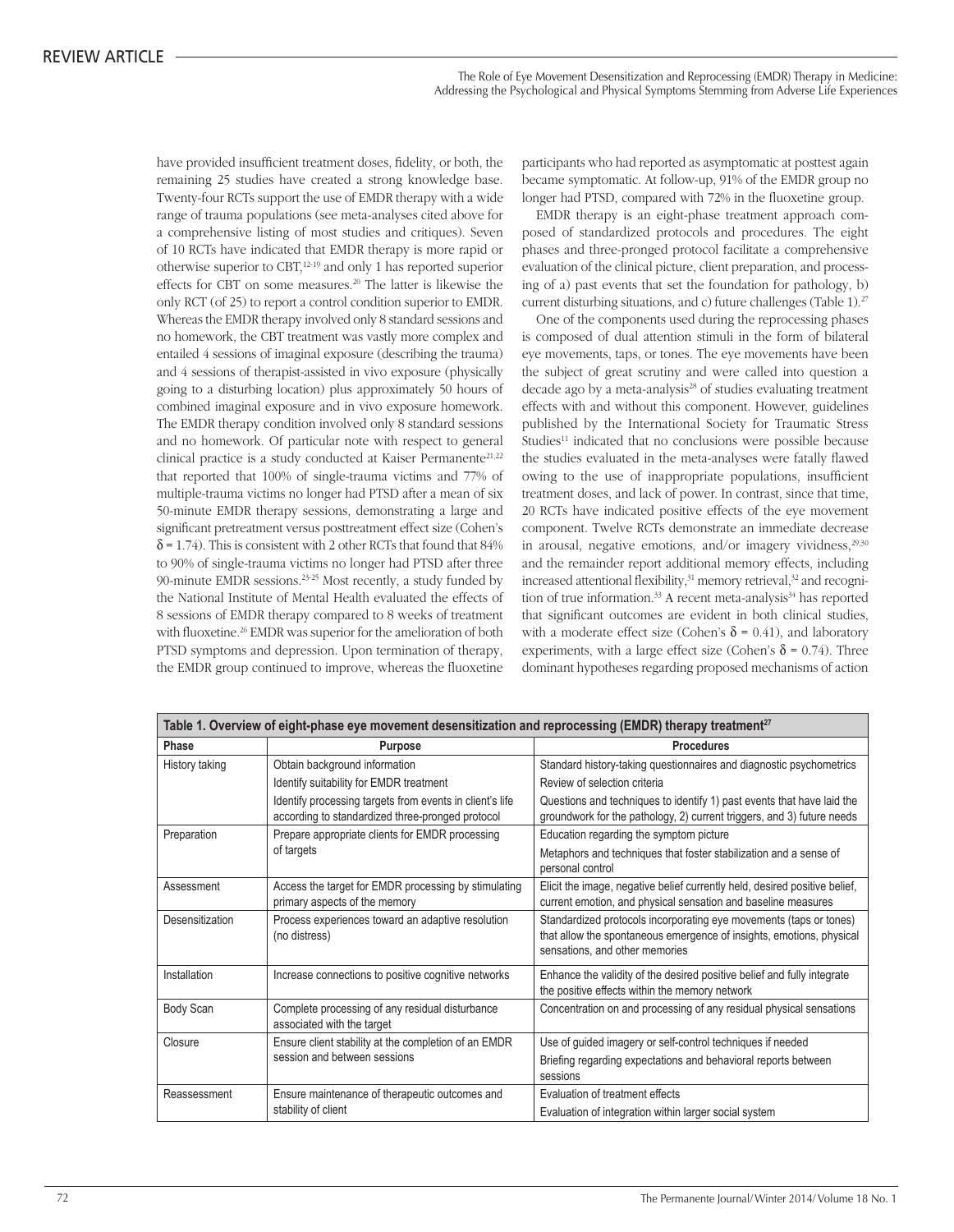The Role of Eye Movement Desensitization and Reprocessing (EMDR) Therapy in Medicine: Addressing the Psychological and Physical Symptoms Stemming from Adverse Life Experiences

of EMDR therapy that have been supported by research<sup>35-37</sup> include that the eye movements a) tax working memory, b) elicit an orienting response, and c) link into the same processes that occur during rapid eye movement sleep.

### Experiential Contributors to Pathology

EMDR therapy is guided by the adaptive information processing (AIP) model. Developed in the early  $1990s$ ,<sup>1</sup> this concept posits that, except for symptoms caused by organic deficits, toxicity, or injury, the primary foundations of mental health disorders are unprocessed memories of earlier life experiences. It appears that the high level of arousal engendered by distressing life events causes them to be stored in memory with the original emotions, physical sensations, and beliefs. The flashbacks, nightmares, and intrusive thoughts of PTSD are prime examples of symptoms resulting from the triggering of these memories. However, as indicated in the AIP model, a wide range of adverse life experiences can also be stored in a dysfunctional manner, providing the basis for diverse symptomology that include negative affective, cognitive, and somatic responses. Sufficient processing of those accessed memories within the standard three-pronged EMDR therapy protocol brings about adaptive resolution and functioning. It is conjectured that processing the targeted experiences transfers them from implicit and episodic memory to explicit and semantic memory systems.1,38 The originally experienced negative emotions, physical sensations, and beliefs are altered as the targeted memory is integrated with more adaptive information. What is useful is learned and stored with appropriate affective, somatic, and cognitive concomitants. Consequently, the disturbing life experience becomes a source of strength and resilience.39

Support for the AIP tenets positing the primacy of life experiences to pathology comes from research showing that general life experiences (eg, relational problems, problems with study or work) can be the source of even more posttraumatic stress symptoms than major trauma.<sup>40</sup> Hence, patients presenting with anxiety, depression, hypervigilance, frequent anger, etc, should be evaluated for adverse experiences contributing to current dysfunction. Two RCTs have demonstrated the effectiveness of EMDR therapy in treating distressing life experiences that do not meet the criteria for traumatic events in the diagnosis of PTSD.<sup>24,25,41</sup> Both trials reported positive treatment effects within 3 sessions. One of the studies using a mixed sample<sup> $24,25$ </sup> reported comparable decreases in symptoms whether or not the participant met all criteria for PTSD. The 3 sessions of EMDR therapy resulted in an 84% remission of PTSD diagnosis with a large and significant pretreatment versus posttreatment effect size (Cohen's  $\delta$  = 1.69).

The ability of EMDR therapy to rapidly treat unprocessed memories of distressing life experiences has multiple applications in medical practice, as such memories have been identified as the basis for a wide variety of clinical symptoms. Research has revealed widespread mental health treatment implications. For instance, "Harsh physical punishment lie, pushing, grabbing, shoving, slapping, hitting] in the absence of [more severe] child maltreatment is associated with mood disorders, anxiety disorders, substance abuse/dependence, and personality disorders in a general population sample."42p1 Additional research

demonstrates that "Exposure to adverse, stressful events … has been linked to socioemotional behavior problems and cognitive deficits."43p270 These studies highlight the significance of carefully evaluating patients for a history of adverse life experiences. It is particularly important in the treatment of children to identify interpersonal experiences, including household dysfunction, bullying, and humiliation, that may be contributing to problems such as anxiety, lack of focus, angry outbursts, inattention, and impulsivity issues that might otherwise be incorrectly diagnosed as attention deficit hyperactivity disorder.<sup>44,45</sup> A course of EMDR therapy treatment can be used to alleviate the effects of experiential contributors and to evaluate whether or not medication is actually needed. Reports of insomnia, nightmares, and night terrors should be similarly evaluated, as memory processing alone can improve the quality of sleep.<sup>46</sup>

Although these studies have contributed greatly to our knowledge base, the most important research underscoring the importance of experiential contributors to both physical and mental health problems is the Adverse Childhood Experiences (ACE) Study.47 This study examined more than 17,000 adult members in the Kaiser Permanente Medical Care Program and "… found a strong dose-response relationship between the breadth of exposure to abuse or household dysfunction during childhood and multiple risk factors for several of the leading causes of death in adults."47p251 The implications for combined medical and psychological treatment are relevant to both prevention and remediation. In this regard, the use of EMDR therapy to treat the patient and to identify the adverse life experiences that contribute to current symptoms, and processing the memories to an adaptive resolution, can significantly contribute to efficient clinical practice.<sup>1,48,49</sup>

### EMDR Therapy Approach

According to the AIP model, current experiences link into already established memory networks and can trigger the unprocessed emotions, physical sensations, and beliefs inherent in earlier-stored adverse life experiences. In this way, when the past becomes present and patients react in a dysfunctional manner, it is because their perceptions of current situations are colored by their unprocessed memories. The AIP conceptualization provides the basis for a comprehensive evaluation of the clinical picture, the targets selected for treatment, and the procedures used during reprocessing.1,45,49,50 Unlike CBT, which involves extended focused attention on the disturbing event, EMDR reprocessing sessions promote an associative process that clearly reveals the intricate connections of memories that are triggered by current life experiences. The transcript of a patient who requested treatment for PTSD following an earthquake<sup>48</sup> reveals the experiences of household dysfunction that set the foundation for her current symptoms (see Sidebar: Partial Transcript of EMDR Therapy Session, available online at: [www.thepermanentejournal.org/](www.thepermanentejournal.org/files/Winter2014/EyeMovement.pdf) [files/Winter2014/EyeMovement.pdf](www.thepermanentejournal.org/files/Winter2014/EyeMovement.pdf)). Note the spontaneous emergence of insight that ties together both past and present trauma, as well as the rapid change in affect and cognitive response. Also of note is the recognition of childhood feelings of powerlessness that provide the foundation for psychosomatic problems. Such rapid decline in subjective distress during a single EMDR therapy session has been reported in a number of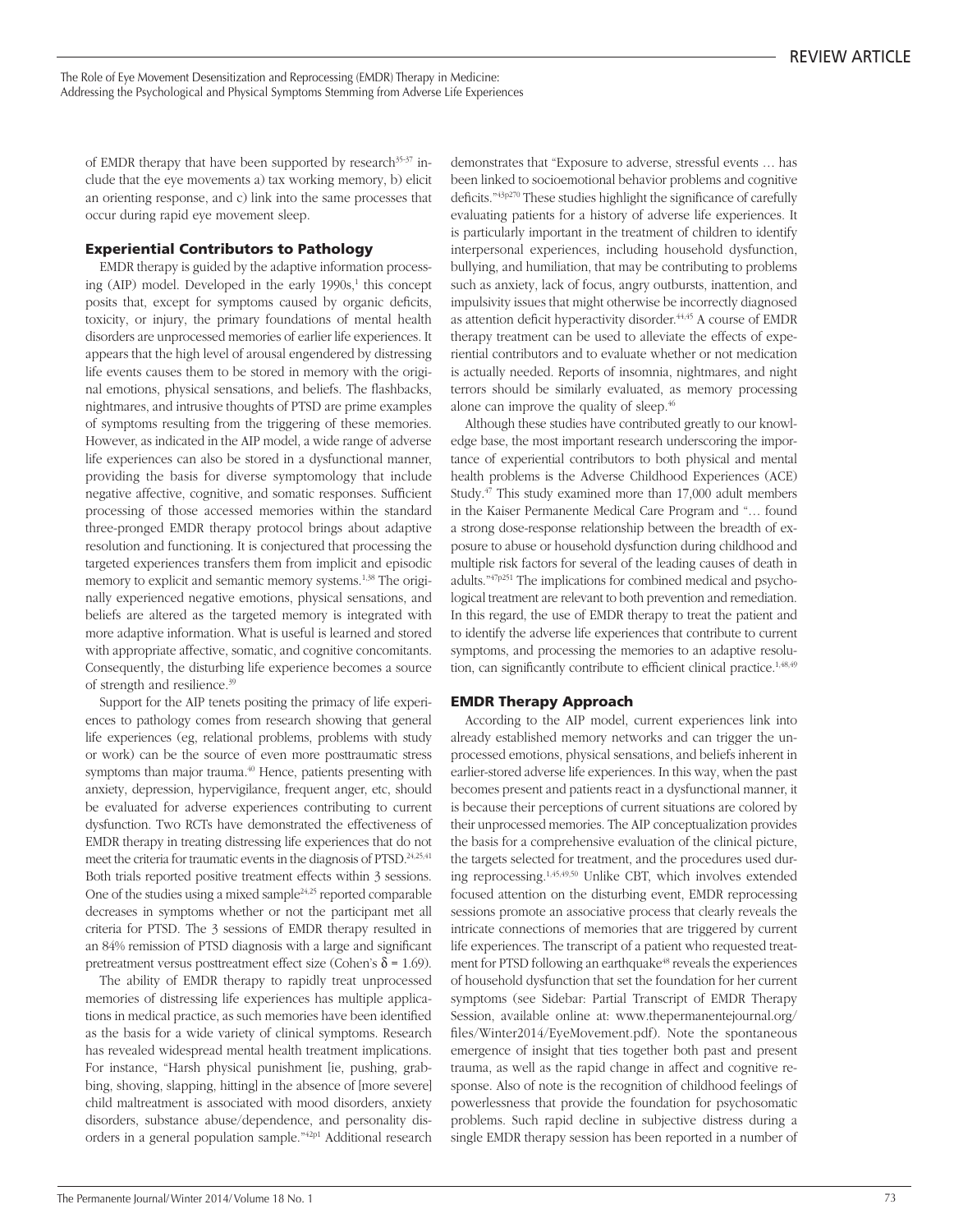RCTs.14,51,52 A short course of EMDR therapy has also been found to successfully treat cases of perceived neuropathy<sup>48</sup> as well as stress-related dermatologic disorders such as atopic dermatitis, psoriasis, acne excoriee, and generalized urticaria.53

Importantly, while CBT trauma treatments involve one to two hours of daily homework to achieve positive effects, EMDR therapy uses none. As reported in a controlled study funded by the National Institute of Mental Health, "An interesting potential clinical implication is that EMDR seemed to do equally well in the main despite less exposure [to the trauma memory] and no homework."54p614 Rapidly attained treatment effects and the ab-

**… EMDR therapy was initially posited to be more "gentle" and therefore amenable for this debilitated population because "distancing" rather than reliving has been found to be correlated with treatment effects,55 and the eye movements used in EMDR appear to immediately cause parasympathetic activation, resulting in physiologic calming.**

sence of homework make EMDR therapy highly amenable to physical rehabilitation services. An RCT with patients suffering from PTSD following a life-threatening cardiovascular event compared eight sessions of EMDR therapy to imaginal exposure therapy (which involves concentrating on the trauma memory and repeatedly describing it in detail).12 EMDR therapy resulted in greater reductions on all measures posttest, indicating a rapid decline in trauma symptoms, depression, and anxiety. Of note, significant improvement in trait anxiety was also reported and maintained. No such improvement was reported for imaginal exposure therapy. The authors reported that EMDR therapy was initially posited to be more "gentle" and therefore amenable for this debilitated population because "distancing" rather than reliving has been found to be correlated with treatment effects,<sup>55</sup> and the eye movements used in EMDR appear to immediately cause parasympathetic activation, resulting in physiologic calming.34,56,57 Further, RCTs of initial treatment sessions indicate that the subjective distress of patients decreases with EMDR therapy, whereas it increases with exposure therapy.14,52

Rehabilitation services can benefit from EMDR therapy to support both patient and family members. The traumatic impact of dealing with life-threatening, incapacitating disease can be mitigated by incorporating relatively few memory-processing sessions to address distressing medical experiences, current situations, and fears of the future. As reported by Gattinara,<sup>58p170-1</sup>

"Using this approach in the field of neuromuscular disease is useful on three levels:

1. It can facilitate the processing of the traumatic event in the patient and the whole family.

2. It can rapidly reestablish a secure interpersonal context between the patient and his or her caregiver by reducing the high arousal level.

3. It can transform the health service into a network of support for patient and family, offering help in managing the emotional vulnerability connected with physical vulnerability, thus buffering the adverse impact of worsening clinical conditions."

In addition, because EMDR therapy requires no homework, it can be used on consecutive days, allowing rapid completion of treatment. The cost implications are obvious.

EMDR therapy can also be used to help support family members dealing with the death of a loved one. The results of both prolonged debilitation and sudden death can involve trauma symptoms that include distressing intrusive images of the suffering patient. The family member is often unable to retrieve positive memories of the deceased, which further exacerbates and complicates the grieving process.59 As indicated in a nonrandomized multisite study,<sup>60</sup> EMDR therapy reduced symptoms significantly more rapidly than the CBT on behavioral measures and on 4 of 5 psychosocial measures. EMDR was more efficient, inducing change at an earlier stage and requiring fewer sessions (6.2 vs 10.7 sessions). Positive recall of the deceased was significantly greater (twice the frequency) posttreatment with EMDR.

A wide range of patients suffering from debilitating medical conditions can also benefit from EMDR therapy. For instance, the utility of psychological services for burn victims has been reported, with EMDR therapy specifically recommended on the basis of both effectiveness and brevity of treatment.<sup>61</sup> As indicated previously, three to six sessions are generally sufficient to alleviate symptoms from a single trauma. Of particular note is the elimination of both PTSD and somatic symptoms in a burn victim who had been severely debilitated for almost a decade. $62$  The rapid alleviation of the patient's symptoms and return to independent functioning are consistent with the AIP model, which posits that the feelings of helplessness and hopelessness are the result of unprocessed memories of the trauma that contain the perceptions experienced at the time of the event.1,48,49

These findings have important implications for the medical community in that many chronic pain patients may actually be debilitated by unprocessed memories encoded with the original somatic perceptions. As noted by Ray and Zbik,<sup>63</sup> whereas CBT treatments address chronic pain through cognitive interventions that can reduce distress, EMDR therapy can result in the elimination of the pain sensations. For instance, a number of researchers have reported positive outcomes of EMDR therapy for the treatment of phantom limb pain. The  $4$  evaluations of patients published to date<sup>64-67</sup> indicate an aggregate 80% success rate as defined by complete elimination or substantial reduction of pain sensations. According to the AIP model, the phantom pain is caused by the unprocessed memory of the experience during which the limb was damaged. This unprocessed memory contains the physical sensations experienced at the time of the event. EMDR processing of the memory results in a simultaneous shift in emotions, physical sensations, and beliefs.<sup>1,49</sup> Completed processing is posited to involve an alteration of the originally stored memory through a process of integration and reconsolidation.<sup>1,68</sup> The change in the targeted memory results in an elimination of those pain sensations that are not caused by physical nerve damage. Successful elimination and/or reduction of pain to tolerable levels has been reported after 2 to 9 EMDR therapy sessions. Therefore, when no neuropathy is observed in chronic pain patients it is often beneficial to explore the potential results of a short course of memory processing.69,70 In addition, EMDR therapy has been reported to be beneficial in the treatment of migraine headaches in an open trial<sup>71</sup> and an RCT.<sup>72</sup>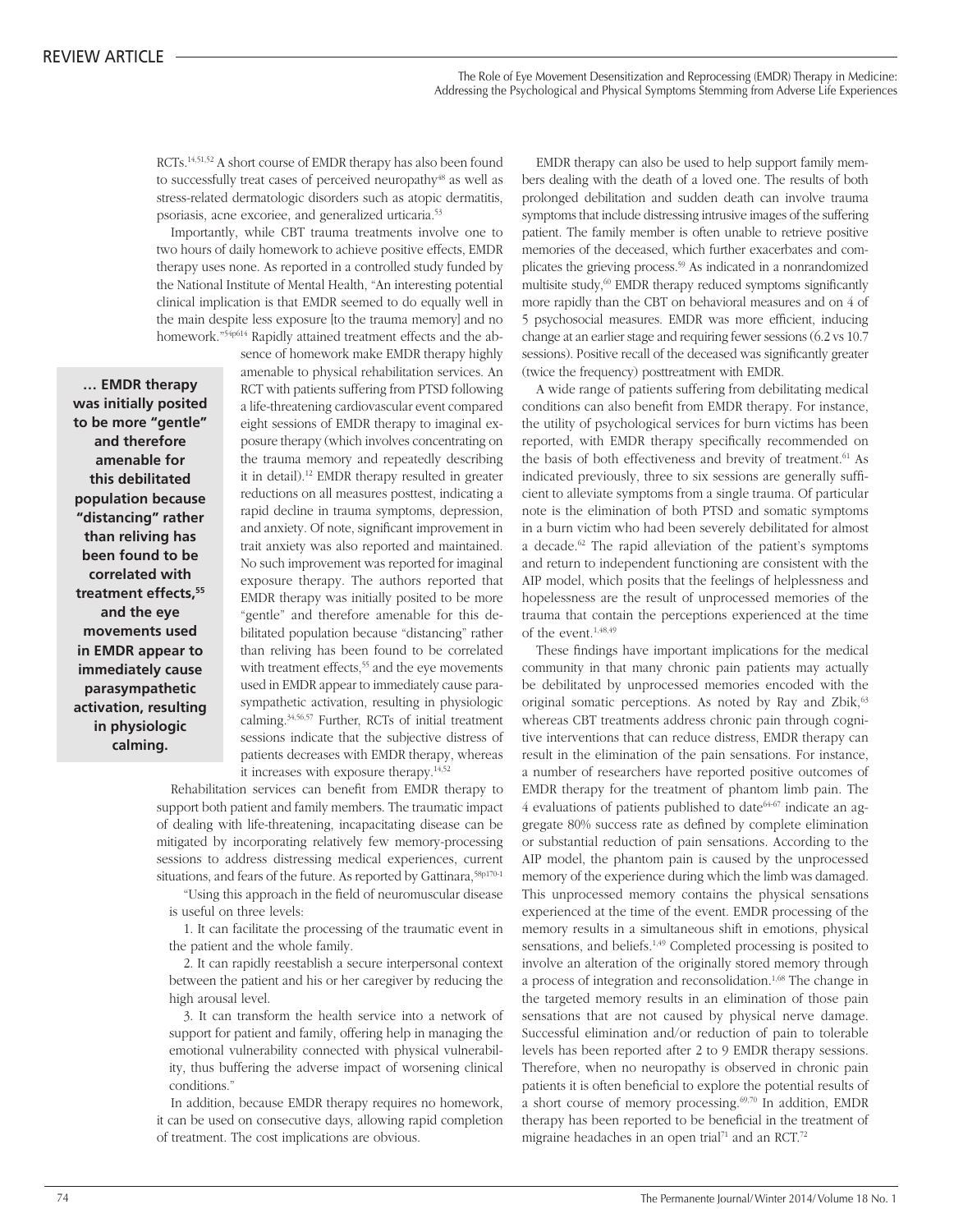The Role of Eye Movement Desensitization and Reprocessing (EMDR) Therapy in Medicine: Addressing the Psychological and Physical Symptoms Stemming from Adverse Life Experiences

### Potential Neurobiologic Concomitants

The different treatment outcomes and the procedural differences between EMDR therapy and CBT indicate potentially diverse underlying neurobiologic mechanisms. For instance, trauma-focused CBT exposure therapies entail extended, detailed repetitions of the disturbing event that are repeated during both sessions and homework. Research has indicated that prolonged exposures, as used in CBT, result in extinction, whereas brief exposures as used in EMDR therapy trigger memory reconsolidation.73 These differences have significant neurobiologic and clinical implications. As noted by Craske et al,<sup>74p6</sup> "... recent work on extinction and reinstatement … suggests that extinction does not eliminate or replace previous associations, but rather results in new learning that competes with the old information." This mechanism is posited to account for relapse. Further, "Extinction is conceptualized as the development of a second context-specific inhibitory association that, in contrast to fear acquisition, does not easily generalize to new contexts."74p12 These factors may account for differences in treatment time, with EMDR therapy reported to be more rapid than CBT in five RCTs,13-15,17-19 as well as reported positive effects obtained with EMDR treatment that have not been reported with CBT (eg, elimination of phantom limb pain, increased positive recall of the deceased). The fact that CBT exposure therapies are posited to leave the original memory intact may be the reason these beneficial results have not been reported with CBT. Likewise, a recent pilot study indicated that six sessions of EMDR therapy with patients with psychosis and PTSD also resulted in "a positive effect on auditory verbal hallucinations, delusions, anxiety symptoms, depression symptoms, and self-esteem."75p664 By contrast, successful CBT has resulted in a continuation of auditory hallucinations that the patient experiences, but with less distress. In the EMDR study, the majority of participants who had initially experienced auditory hallucinations reported that these had disappeared. The findings that " … childhood adversity is strongly associated with increased risk for psychosis<sup>"76p2</sup> suggest the need for additional rigorous research evaluating the effects of memory processing with this population.

### Future Research

The ACE Study<sup>47</sup> conducted at Kaiser Permanente provides an ideal platform for future research to evaluate the effects of EMDR therapy for a wide range of psychological and physical problems pertinent to medical practice. Some of the conditions found in the ACE Study to be correlated with exposure to adverse life experiences in childhood are alcoholism, drug abuse, severe obesity, depression, and suicide attempts. These conditions would lend themselves well to rigorous RCTs in which integrated EMDR therapy protocols that include processing the disturbing memories are compared to current standard care. Both immediate and long-term follow-up of at least a year's duration to evaluate maintenance of treatment gains would greatly inform current medical practices.

Of equal importance is the finding in the ACE Study that ACEs result in the increased incidence of physically debilitating conditions such as ischemic heart disease, cancer, chronic lung disease, skeletal fractures, and liver disease. Rigorous longitudi-

nal studies to evaluate the utility of EMDR therapy for preventive care would provide the medical community an important opportunity to determine whether processing the memories of adverse experiences can ameliorate these detrimental effects. The social policy and financial implications of such studies underscore their importance in providing optimal care.

For any of the suggested studies, it is vital that clinical personnel with appropriate treatment fidelity carefully assess the nature of the disturbing events in the patient's history and allocate adequate treatment time to process a sufficient number of memories to potentially achieve asymptomatic status. As reported in the ACE Study,<sup>47</sup> there is a "strong graded relationship between the breadth of exposure to abuse or household dysfunction during childhood and multiple risk factors for several of the leading causes of death in adults."47p245 As indicated previously, a short course of EMDR therapy may be sufficient to eliminate a variety of psychological and somatic conditions. However, patients who have been serially abused throughout childhood will generally need more treatment time to achieve comprehensive adaptive resolution.<sup>1,50</sup> Given that EMDR treatment effects generalize to similar memories, it is unnecessary to process each disturbing event. However, sufficient time should be provided to process the relevant memories within the various categories of adverse experiences.

For all the suggested studies, the inclusion of procedures to identify epigenetic and neurophysiologic changes subsequent to treatment also opens the door to potentially important assessment possibilities. Since EMDR therapy can be provided on consecutive days, successful treatment can be accomplished over a matter of weeks, rather than months, which can reduce time confounds and provides both efficient and cost-effective research opportunities.

## Conclusions

A substantial amount of research indicates that adverse life experiences may be the basis for a wide range of psychological and physiologic symptoms. EMDR therapy research has shown that processing memories of such experiences results in the rapid amelioration of negative emotions, beliefs, and physical sensations. Reports have indicated potential applications for patients with stress-related disorders, as well as those suffering from a wide range of physical conditions. The medical community can also benefit from the use of EMDR therapy for prevention and rehabilitative services to support both patients and family members. A thorough assessment of potential experiential contributors can be beneficial. If relevant, EMDR therapy can allow medical personnel to quickly determine the degree to which distressing experiences are a contributing factor and to efficiently address the problem through memory processing that can help facilitate both psychological and physical resolution. Rigorous research of the use of EMDR therapy with patients suffering from the conditions identified in the ACE Study can further contribute to our understanding of the potential for both remediation and preventive care.  $\clubsuit$ 

#### **Disclosure Statement**

*The author(s) have no conflicts of interest to disclose.*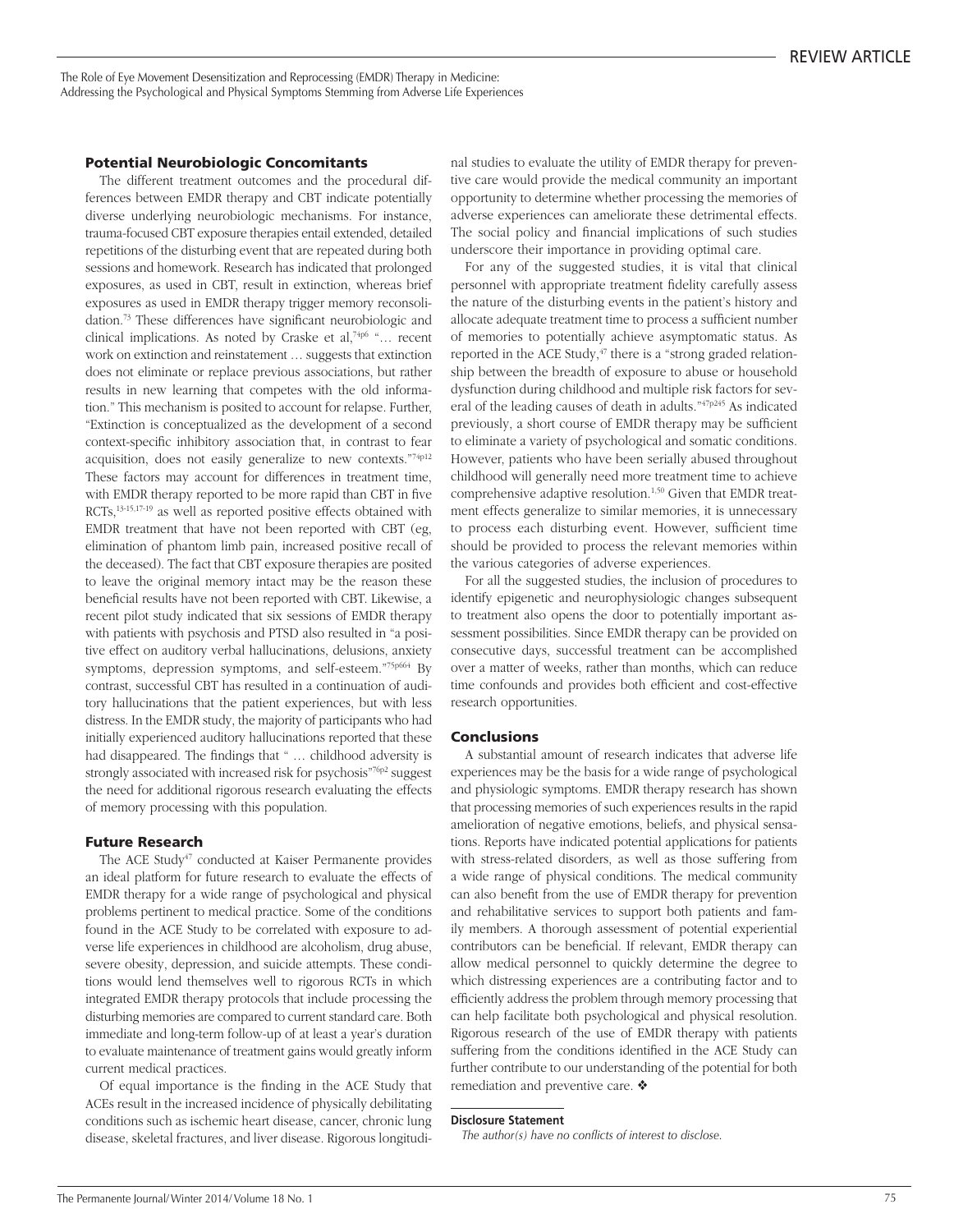#### **Acknowledgment**

*Leslie Parker, ELS, provided editorial assistance.*

#### **References**

- 1. Shapiro F. Eye movement desensitization and reprocessing (EMDR): basic principles, protocols and procedures. 2nd ed. New York, NY: The Guilford Press; 2001.
- 2. Shapiro F. Efficacy of the eye movement desensitization procedure in the treatment of traumatic memories. J Trauma Stress 1989 Apr;2(2):199-223. DOI: <http://dx.doi.org/10.1007/BF00974159>.
- 3. Keane TM, Fairbank JA, Caddell JM, Zimering RT. Implosive (flooding) therapy reduces symptoms of PTSD in Vietnam combat veterans. Behav Ther 1989 Spring;20(2):245-60. DOI: [http://dx.doi.org/10.1016/S0005-](http://dx.doi.org/10.1016/S0005-7894(89)80072-3) [7894\(89\)80072-3.](http://dx.doi.org/10.1016/S0005-7894(89)80072-3)
- 4. Brom D, Kleber RJ, Defares PB. Brief psychotherapy for posttraumatic stress disorders. J Consult Clin Psychol 1989 Oct;57(5):607-12. DOI: [http://dx.doi.](http://dx.doi.org/10.1037/0022-006X.57.5.607) [org/10.1037/0022-006X.57.5.607](http://dx.doi.org/10.1037/0022-006X.57.5.607).
- 5. Institute of Medicine. Treatment of PTSD: an assessment of the evidence. Washington, DC: National Academies Press; 2007 Oct.
- 6. Practice guideline for the treatment of patients with acute stress disorder and posttraumatic stress disorder. Arlington, VA: American Psychiatric Association; 2004.
- 7. Department of Veterans Affairs, Department of Defense. VA/DoD clinical practice guideline for management of post-traumatic stress. Washington, DC: Veterans Health Administration; 2010 Oct.
- 8. Guidelines for the management of conditions specifically related to stress. Geneva, Switzerland: World Health Organization; 2013.
- 9. Bisson J, Andrew M. Psychological treatment of post-traumatic stress disorder (PTSD). Cochrane Database Syst Rev 2007 Jul 18;(3):CD003388. DOI: [http://dx.doi.org/10.1002/14651858.CD003388.pub3.](http://dx.doi.org/10.1002/14651858.CD003388.pub3)
- 10. Bradley R, Greene J, Russ E, Dutra L, Westen D. A multidimensional metaanalysis of psychotherapy for PTSD. Am J Psychiatry 2005 Feb;162(2):214- 27. DOI:<http://dx.doi.org/10.1176/appi.ajp.162.2.214>.
- 11. Chemtob CM, Tolin DF, van der Kolk BA, Pitman RK. Eye movement desensitization and reprocessing. In: Foa EB, Keane TM, Friedman MJ, Cohen JA, editors. Effective treatments for PTSD: practice guidelines from the International Society for Traumatic Stress Studies. New York, NY: The Guilford Press; 2000 Jan 1. p 139-55, 333-5.
- 12. Arabia E, Manca ML, Solomon RM. EMDR for survivors of life-threatening cardiac events: results of a pilot study. Journal of EMDR Practice and Research 2011;5(1):2-13. DOI:<http://dx.doi.org/10.1891/1933-3196.5.1.2>.
- 13. de Roos C, Greenwald R, den Hollander-Gijsman M, Noorthoorn E, van Buuren S, de Jongh A. A randomised comparison of cognitive behavioural therapy (CBT) and eye movement desensitisation and reprocessing (EMDR) in disaster-exposed children. Eur J Psychotraumatol 2011;2. DOI: [http://](http://dx.doi.org/10.3402/ejpt.v2i0.5694) [dx.doi.org/10.3402/ejpt.v2i0.5694](http://dx.doi.org/10.3402/ejpt.v2i0.5694).
- 14. Ironson G, Freund B, Strauss JL, Williams J. Comparison of two treatments for traumatic stress: a community-based study of EMDR and prolonged exposure. J Clin Psychol 2002 Jan;58(1):113-28. DOI: [http://dx.doi.](http://dx.doi.org/10.1002/jclp.1132) [org/10.1002/jclp.1132](http://dx.doi.org/10.1002/jclp.1132).
- 15. Jaberghaderi N, Greenwald R, Rubin A, Zand SO, Dolatabadi S. A comparison of CBT and EMDR for sexually-abused Iranian girls. Clin Psychol Psychother 2004 Sep/Oct;11(5):358-68. DOI:<http://dx.doi.org/10.1002/cpp.395>.
- 16. Lee C, Gavriel H, Drummond P, Richards J, Greenwald R. Treatment of PTSD: stress inoculation training with prolonged exposure compared to EMDR. J Clin Psychol 2002 Sep;58(9):1071-89. DOI: [http://dx.doi.org/10.1002/jclp.10039.](http://dx.doi.org/10.1002/jclp.10039)
- 17. Nijdam MJ, Gersons BP, Reitsma JB, de Jongh A, Olff M. Brief eclectic psychotherapy v eye movement desensitisation and reprocessing therapy in the treatment for post-traumatic stress disorder: randomised controlled trial. Br J Psychiatry 2012 Mar;200(3):224-31. DOI: [http://dx.doi.org/10.1192/bjp.](http://dx.doi.org/10.1192/bjp.bp.111.099234) [bp.111.099234](http://dx.doi.org/10.1192/bjp.bp.111.099234).
- 18. Power K, McGoldrick T, Brown K, et al. A controlled comparison of eye movement desensitization and reprocessing versus exposure plus cognitive restructuring versus waiting list in the treatment of post-traumatic stress disorder. J Clin Psychol Psychother 2002 Sep/Oct;9(5):299-318. DOI: [http://](http://dx.doi.org/10.1002/cpp.341) [dx.doi.org/10.1002/cpp.341.](http://dx.doi.org/10.1002/cpp.341)
- 19. Karatzias A, Power K, McGoldrick T, et al. Predicting treatment outcome on three measures for post-traumatic stress disorder. Eur Arch Psychiatry ClinNeurosci 2007 Feb;257(1):40-6. DOI: [http://dx.doi.org/10.1007/s00406-](http://dx.doi.org/10.1007/s00406-006-0682-2) [006-0682-2](http://dx.doi.org/10.1007/s00406-006-0682-2).
- 20. Taylor S, Thordarson DS, Maxfield L, Fedoroff IC, Lovell K, Ogrodniczuk J. Comparative efficacy, speed, and adverse effects of three PTSD treatments: exposure therapy, EMDR, and relaxation training. J Consult Clin Psychol 2003 Apr;71(2):330-8. DOI: [http://dx.doi.org/10.1037/0022-](http://dx.doi.org/10.1037/0022-006X.71.2.330) [006X.71.2.330.](http://dx.doi.org/10.1037/0022-006X.71.2.330)
- 21. Marcus SV, Marquis P, Sakai C. Controlled study of treatment of PTSD using EMDR in an HMO setting. Psychother 1997;34(3):307-15. DOI: [http://](http://dx.doi.org/10.1037/h0087791) [dx.doi.org/10.1037/h0087791.](http://dx.doi.org/10.1037/h0087791)
- 22. Marcus S, Marquis P, Sakai C. Three- and 6-month follow-up of EMDR treatment of PTSD in an HMO setting. Int J Stress Manag 2004;11(3):195-208. DOI: <http://dx.doi.org/10.1037/1072-5245.11.3.195>.
- 23. Rothbaum BO. A controlled study of eye movement desensitization and reprocessing in the treatment of posttraumatic stress disordered sexual assault victims. Bull Menninger Clin 1997 Summer;61(3):317-34.
- 24. Wilson SA, Becker LA, Tinker RH. Eye movement desensitization and reprocessing (EMDR) treatment for psychologically traumatized individuals. J Consult Clin Psychol 1995 Dec;63(6):928-37. DOI: [http://dx.doi.](http://dx.doi.org/10.1037/0022-006X.63.6.928) [org/10.1037/0022-006X.63.6.928](http://dx.doi.org/10.1037/0022-006X.63.6.928).
- 25. Wilson SA, Becker LA, Tinker RH. Fifteen-month follow-up of eye movement desensitization and reprocessing (EMDR) treatment of posttraumatic stress disorder and psychological trauma. J Consult Clin Psychol 1997 Dec;65(6):1047-56. DOI: <http://dx.doi.org/10.1037/0022-006X.65.6.1047>.
- van der Kolk BA, Spinazzola J, Blaustein ME, et al. A randomized clinical trial of eye movement desensitization and reprocessing (EMDR), fluoxetine, and pill placebo in the treatment of posttraumatic stress disorder: treatment effects and long-term maintenance. J Clin Psychiatry 2007 Jan;68(1):37-46. DOI: <http://dx.doi.org/10.4088/JCP.v68n0105>.
- 27. Shapiro F. EMDR therapy training manual. Watsonville, CA: EMDR Institute; 2012.
- 28. Davidson PR, Parker KC. Eye movement desensitization and reprocessing (EMDR): a meta-analysis. J Consult Clin Psychol 2001 Apr;69(2):305-16. DOI: <http://dx.doi.org/10.1037/0022-006X.69.2.305>.
- Barrowcliff AL, Gray NS, Freeman TCA, MacCulloch MJ. Eye-movements reduce the vividness, emotional valence and electrodermal arousal associated with negative autobiographical memories. J Forens Psychiatry Psychol 2004;15(2):325-45. DOI: [http://dx.doi.org/10.1080/14789940410001673042.](http://dx.doi.org/10.1080/14789940410001673042)
- 30. Engelhard IM, van den Hout MA, Dek EC, et al. Reducing vividness and emotional intensity of recurrent "flashforwards" by taxing working memory: an analogue study. J Anxiety Disord 2011 May;25(4):599-603. DOI: [http://dx.doi.org/10.1016/j.janxdis.2011.01.009.](http://dx.doi.org/10.1016/j.janxdis.2011.01.009)
- 31. Kuiken D, Bears M, Miall D, Smith L. Eye movement desensitization reprocessing facilitates attentional orienting. Imagin Cogn Pers 2001;21(1):3-20. DOI: <http://dx.doi.org/10.2190/L8JX-PGLC-B72R-KD7X>.
- 32. Christman SD, Garvey KJ, Propper RE, Phaneuf KA. Bilateral eye movements enhance the retrieval of episodic memories. Neuropsychology 2003 Apr;17(2):221-9. DOI: <http://dx.doi.org/10.1037/0894-4105.17.2.221>.
- 33. Parker A, Buckley S, Dagnall N. Reduced misinformation effects following saccadic bilateral eye movements. Brain Cogn 2009 Feb;69(1):89-97. DOI: <http://dx.doi.org/10.1016/j.bandc.2008.05.009>.
- Lee CW, Cuijpers P. A meta-analysis of the contribution of eye movements in processing emotional memories. J Behav Ther Exp Psychiatry 2013 Jun;44(2):231-9. DOI: <http://dx.doi.org/10.1016/j.jbtep.2012.11.001>.
- 35. Engelhard IM, van den Hout MA, Janssen WC, van der Beek J. Eye movements reduce vividness and emotionality of "flashforwards." Behav Res Ther 2010 May;48(5):442-7. DOI:<http://dx.doi.org/10.1016/j.brat.2010.01.003>.
- 36. Kuiken D, Chudleigh M, Racher D. Bilateral eye movements, attentional flexibility and metaphor comprehension: the substrate of REM dreaming? Dreaming 2010;20(4):227-47. DOI: [http://dx.doi.org/10.1037/a0020841.](http://dx.doi.org/10.1037/a0020841)
- 37. Schubert SJ, Lee CW, Drummond PD. The efficacy and psychophysiological correlates of dual-attention tasks in eye movement desensitization and reprocessing (EMDR). J Anxiety Disord 2011 Jan;25(1):1-11. DOI: [http://](ttp://dx.doi.org/10.1016/j.janxdis.2010.06.024) [dx.doi.org/10.1016/j.janxdis.2010.06.024.](ttp://dx.doi.org/10.1016/j.janxdis.2010.06.024)
- 38. Stickgold R. Sleep-dependent memory processing and EMDR action. Journal of EMDR Practice and Research 2008;2(4):289-99. DOI: [http://dx.doi.](http://dx.doi.org/10.1891/1933-3196.2.4.289) [org/10.1891/1933-3196.2.4.289](http://dx.doi.org/10.1891/1933-3196.2.4.289).
- 39. Solomon R, Shapiro F. EMDR and adaptive information processing: the development of resilience and coherence. In: Gow K, Celinski MJ, editors. Individual trauma: recovering from deep wounds and exploring the potential for renewal. 1st ed. New York, NY: Nova Science Publishers; 2012 Aug 15.
- 40. Mol SS, Arntz A, Metsemakers JF, Dinant GJ, Vilters-van Montfort PA, Knottnerus JA. Symptoms of post-traumatic stress disorder after nontraumatic events: evidence from an open population study. Br J Psychiatry 2005 Jun;186(6):494-9. DOI:<http://dx.doi.org/10.1192/bjp.186.6.494>.
- 41. Cvetek R. EMDR treatment of distressful experiences that fail to meet the criteria for PTSD. Journal of EMDR Practice and Research 2008;2(1):2-14. DOI: [http://dx.doi.org/10.1891/1933-3196.2.1.2.](http://dx.doi.org/10.1891/1933-3196.2.1.2)
- 42. Afifi TO, Mota NP, Dasiewicz P, MacMillan HL, Sareen J. Physical punishment and mental disorders: results from a nationally representative US sample. Pediatrics 2012 Aug;130(2):184-92. DOI: [http://dx.doi.org/10.1542/](http://dx.doi.org/10.1542/peds.2011-2947) [peds.2011-2947](http://dx.doi.org/10.1542/peds.2011-2947).